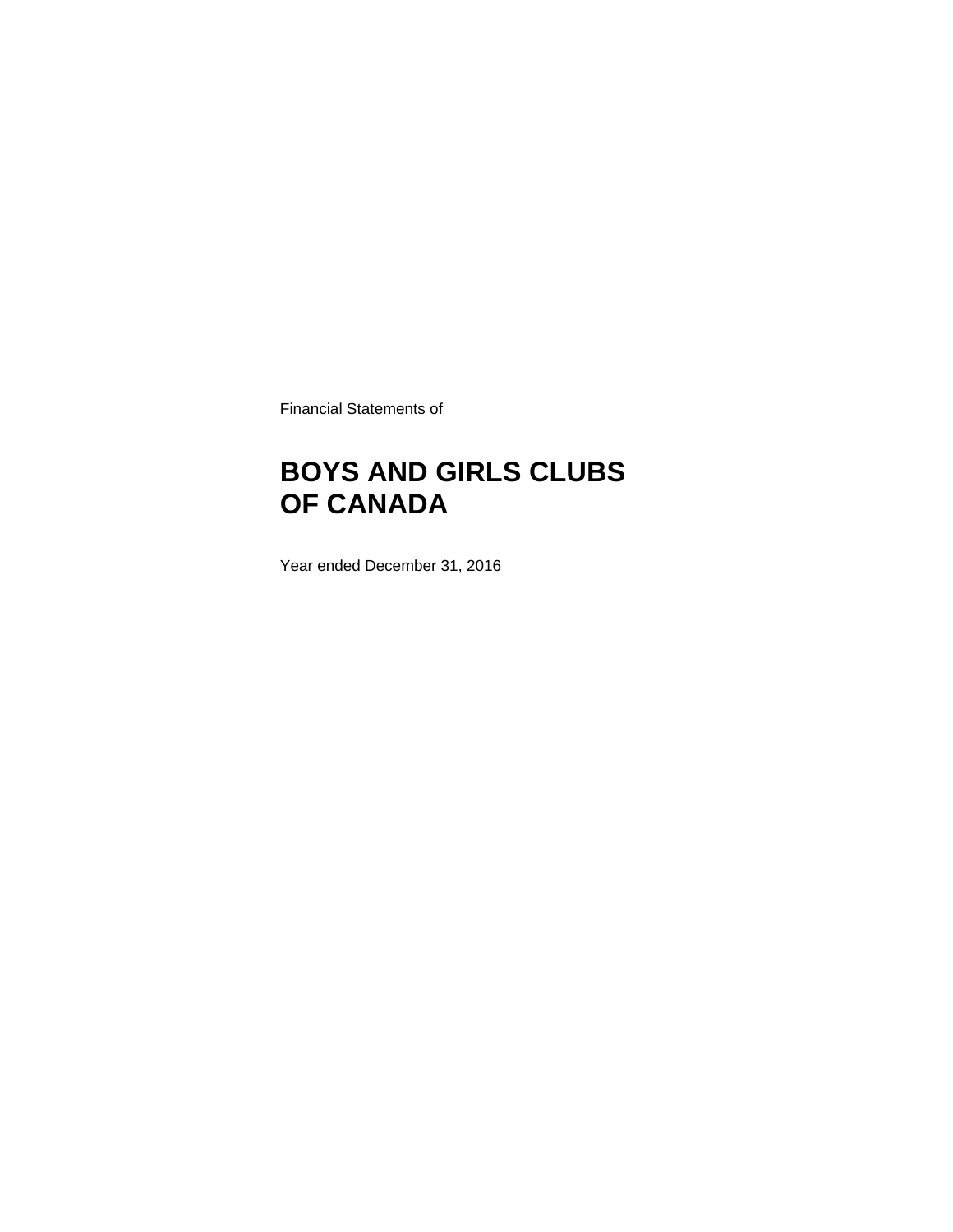

KPMG LLP Vaughan Metropolitan Centre 100 New Park Place, Suite 1400 Vaughan ON L4K 0J3 Canada Tel 905-265-5900 Fax 905-265-6390

### **INDEPENDENT AUDITORS' REPORT**

To the Board of Directors of Boys and Girls Clubs of Canada

We have audited the accompanying financial statements of Boys and Girls Clubs of Canada, which comprise the balance sheet as at December 31, 2016, the statements of revenue, expenses and changes in fund balances and cash flows for the year then ended, and notes, comprising a summary of significant accounting policies and other explanatory information.

#### *Management's Responsibility for the Financial Statements*

Management is responsible for the preparation and fair presentation of these financial statements in accordance with Canadian accounting standards for not-for-profit organizations, and for such internal control as management determines is necessary to enable the preparation of financial statements that are free from material misstatement, whether due to fraud or error.

#### *Auditors' Responsibility*

Our responsibility is to express an opinion on these financial statements based on our audit. We conducted our audit in accordance with Canadian generally accepted auditing standards. Those standards require that we comply with ethical requirements and plan and perform the audit to obtain reasonable assurance about whether the financial statements are free from material misstatement.

An audit involves performing procedures to obtain audit evidence about the amounts and disclosures in the financial statements. The procedures selected depend on our judgment, including the assessment of the risks of material misstatement of the financial statements, whether due to fraud or error. In making those risk assessments, we consider internal control relevant to the entity's preparation and fair presentation of the financial statements in order to design audit procedures that are appropriate in the circumstances, but not for the purpose of expressing an opinion on the effectiveness of the entity's internal control. An audit also includes evaluating the appropriateness of accounting policies used and the reasonableness of accounting estimates made by management, as well as evaluating the overall presentation of the financial statements.

We believe that the audit evidence we have obtained is sufficient and appropriate to provide a basis for our audit opinion.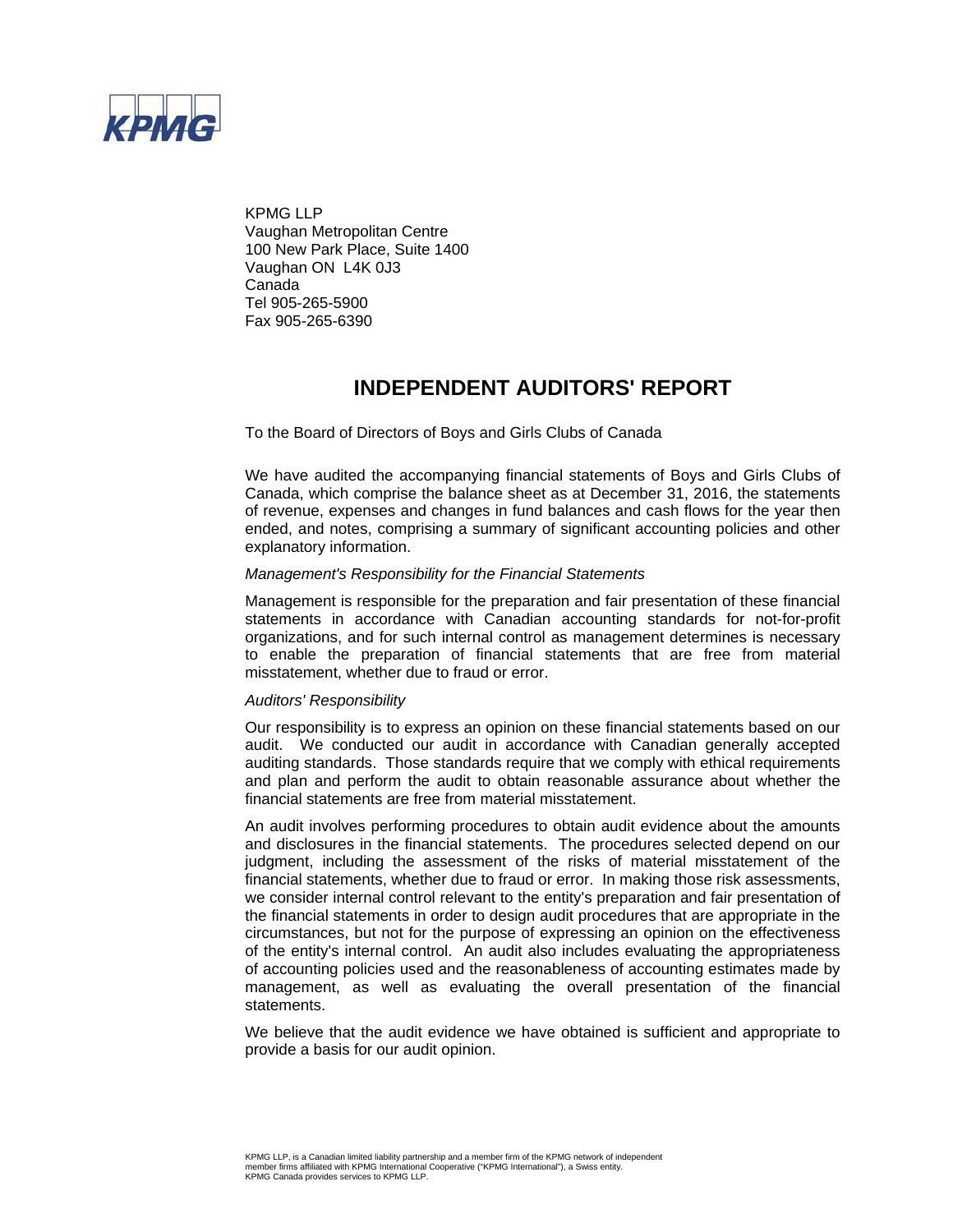

Page 2

#### *Opinion*

In our opinion, the financial statements present fairly, in all material respects, the financial position of Boys and Girls Clubs of Canada as at December 31, 2016, and its results of operations and its cash flows for the year then ended in accordance with Canadian accounting standards for not-for-profit organizations.

 $KPMG$  14P

Chartered Professional Accountants, Licensed Public Accountants

March 28, 2017 Vaughan, Canada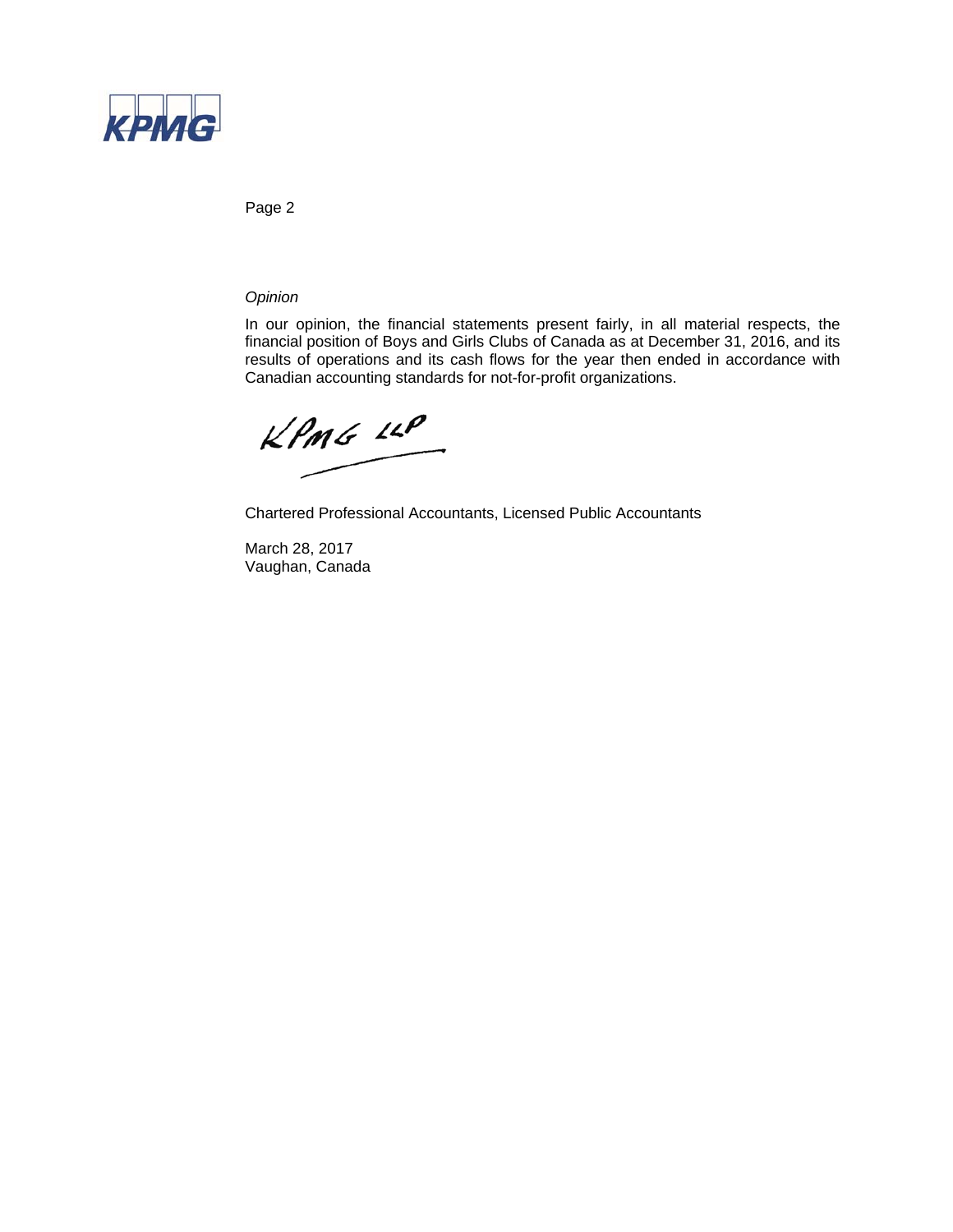Balance Sheet

December 31, 2016, with comparative information for 2015

|                                                          | 2016          | 2015          |
|----------------------------------------------------------|---------------|---------------|
| <b>Assets</b>                                            |               |               |
| Current assets:                                          |               |               |
| Cash                                                     | \$<br>399,829 | \$<br>974,967 |
| Investments (note 2)                                     | 6,100,954     | 6,321,187     |
| Grants and other receivables (notes 3 and 4)             | 1,238,462     | 424,071       |
| Prepaid expenses and other                               | 112,458       | 116,237       |
|                                                          | 7,851,703     | 7,836,462     |
| Capital assets (note 5)                                  | 208,391       | 287,499       |
|                                                          | \$8,060,094   | \$8,123,961   |
| <b>Liabilities and Fund Balances</b>                     |               |               |
| <b>Current liabilities:</b>                              |               |               |
| Accounts payable and accrued liabilities (notes 4 and 6) | \$1,401,898   | \$<br>778,627 |
| Deferred contributions (note 7)                          | 4,377,610     | 5,056,355     |
|                                                          | 5,779,508     | 5,834,982     |
| Deferred leasehold inducement (note 8)                   | 109,362       | 131,235       |
| Fund balances:                                           |               |               |
| General Fund:                                            |               |               |
| Invested in capital assets                               | 99,029        | 156,263       |
| Internally restricted (note 9)                           | 198,213       | 69,969        |
| Unrestricted (note 10)                                   | 884,995       | 869,438       |
|                                                          | 1,182,237     | 1,095,670     |
| Restricted funds:                                        |               |               |
| J.W. McConnell Foundation Trust Fund                     | 63,026        | 63,026        |
| Scholarship Fund                                         | 925,961       | 999,048       |
|                                                          | 988,987       | 1,062,074     |
|                                                          | 2,171,224     | 2,157,744     |
| Commitments (note 12)<br>Guarantees (note 13)            |               |               |
|                                                          |               |               |
|                                                          | \$8,060,094   | \$8,123,961   |

See accompanying notes to financial statements.

On behalf of the Board:

Director

Director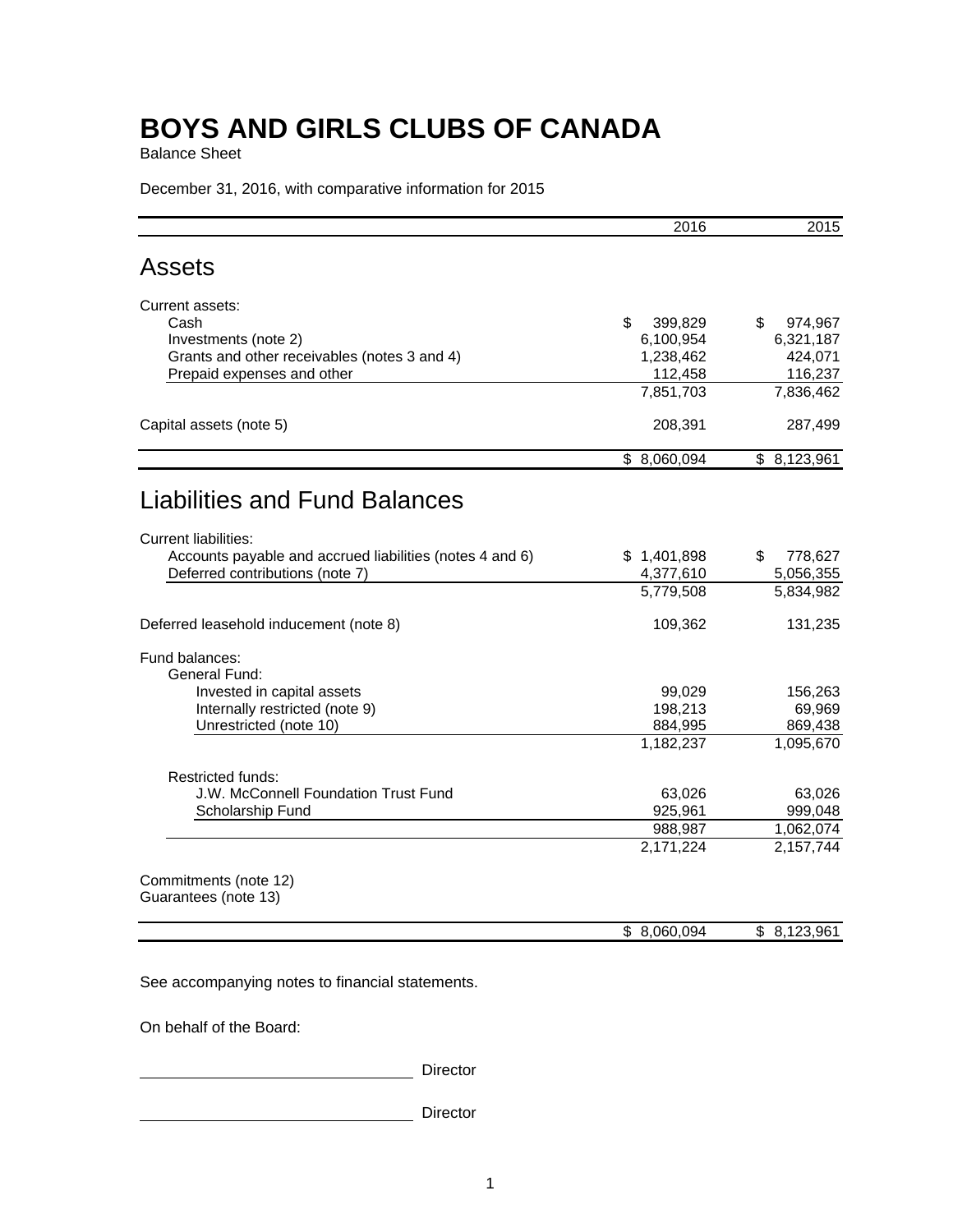Statement of Revenue, Expenses and Changes in Fund Balances

Year ended December 31, 2016, with comparative information for 2015

|                                              |                 |                   |                         | 2016            | 2015            |
|----------------------------------------------|-----------------|-------------------|-------------------------|-----------------|-----------------|
|                                              |                 |                   | <b>Restricted Funds</b> |                 |                 |
|                                              |                 | J.W. McConnell    |                         |                 |                 |
|                                              | General         | Foundation        | Scholarship             |                 |                 |
|                                              | Fund            | <b>Trust Fund</b> | Fund                    | Total           | Total           |
| Revenue:                                     |                 |                   |                         |                 |                 |
| Donations                                    | \$<br>7,119,627 | \$                | \$<br>80,000            | 7,199,627<br>S  | 9,335,360<br>\$ |
| Special events                               | 957,380         |                   |                         | 957,380         | 1,081,154       |
| Government                                   | 1,448,318       |                   |                         | 1,448,318       | 638,374         |
| Member, service and event fees (note 11)     | 606,372         |                   |                         | 606.372         | 488,224         |
| Managed services                             | 74,527          |                   |                         | 74,527          | 71,799          |
| Investment income and miscellaneous          | 81,210          |                   | 11,168                  | 92,378          | 91,953          |
| Boys and Girls Clubs of Canada Foundation    | 762,596         | 90,000            |                         | 852,596         | 397,500         |
|                                              | 11,050,030      | 90,000            | 91,168                  | 11,231,198      | 12,104,364      |
| Expenses:                                    |                 |                   |                         |                 |                 |
| Support to Clubs, programs and services      | 2,073,388       |                   |                         | 2,073,388       | 2,215,118       |
| Grants for specific activities               | 5,121,863       | 90,000            |                         | 5,211,863       | 6,651,112       |
| National programs                            | 1,882,853       |                   |                         | 1,882,853       | 1,295,144       |
| Scholarships                                 | 124,608         |                   | 164,255                 | 288,863         | 218,247         |
| Governance                                   | 106,966         |                   |                         | 106,966         | 108,894         |
|                                              | 9,309,678       | 90,000            | 164,255                 | 9,563,933       | 10,488,515      |
| Amortization of capital assets               | 79,108          |                   |                         | 79,108          | 84,581          |
| Administration                               | 1,292,941       |                   |                         | 1,292,941       | 1,136,050       |
| Special events                               | 281.736         |                   |                         | 281.736         | 287,917         |
|                                              | 10,963,463      | 90,000            | 164,255                 | 11,217,718      | 11,997,063      |
| Excess (deficiency) of revenue over expenses | 86,567          |                   | (73,087)                | 13,480          | 107,301         |
| Fund balances, beginning of year             | 1,095,670       | 63,026            | 999,048                 | 2,157,744       | 2,050,443       |
| Fund balances, end of year                   | \$<br>1,182,237 | \$<br>63,026      | \$925,961               | \$<br>2,171,224 | 2,157,744<br>\$ |

See accompanying notes to financial statements.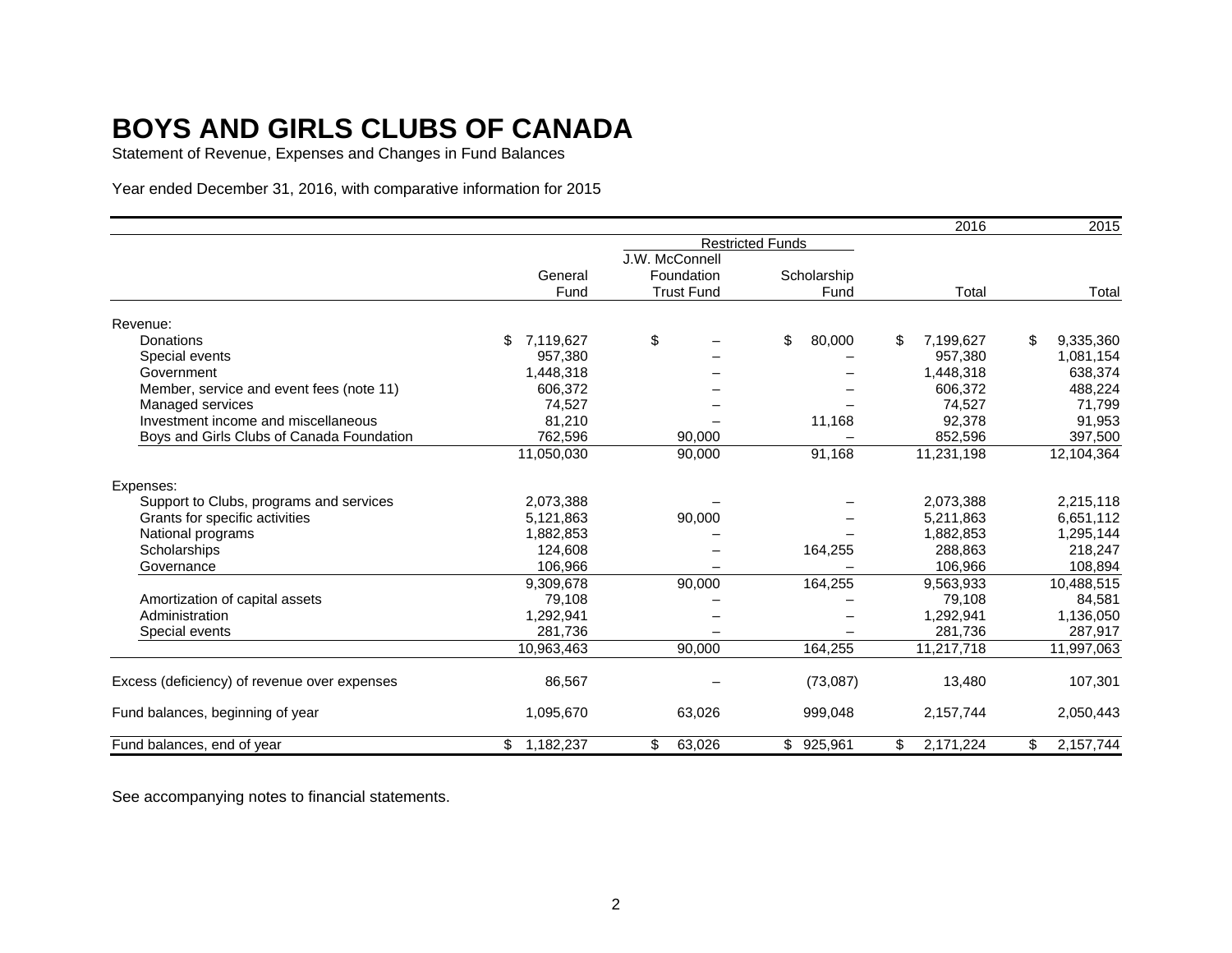Statement of Cash Flows

Year ended December 31, 2016, with comparative information for 2015

|                                               | 2016          | 2015          |
|-----------------------------------------------|---------------|---------------|
| Cash flows provided by (used in):             |               |               |
| Operating activities:                         |               |               |
| Excess of revenue over expenses:              |               |               |
| General Fund                                  | \$<br>86,567  | \$<br>101,835 |
| <b>Restricted Funds</b>                       | (73,087)      | 5,466         |
| Amortization which does not involve cash:     |               |               |
| Capital assets                                | 79,108        | 84,581        |
| Deferred leasehold inducement                 | (21, 873)     | (21, 872)     |
| Change in non-cash operating working capital: |               |               |
| Grants and other receivables                  | (814, 391)    | 35,177        |
| Prepaid expenses and other                    | 3,779         | (11, 323)     |
| Accounts payable and accrued liabilities      | 623,271       | (111, 419)    |
| Deferred contributions                        | (678,745)     | (341, 570)    |
|                                               | (795, 371)    | (259, 125)    |
| Investing activities:                         |               |               |
| Purchases of investments                      | (8,677,447)   | (8,092,230)   |
| Proceeds on sales of investments              | 8,897,680     | 7,443,114     |
| Purchase of capital assets                    |               | (37,747)      |
|                                               | 220,233       | (686,863)     |
| Decrease in cash                              | (575, 138)    | (945, 988)    |
| Cash, beginning of year                       | 974,967       | 1,920,955     |
| Cash, end of year                             | \$<br>399,829 | \$<br>974,967 |

See accompanying notes to financial statements.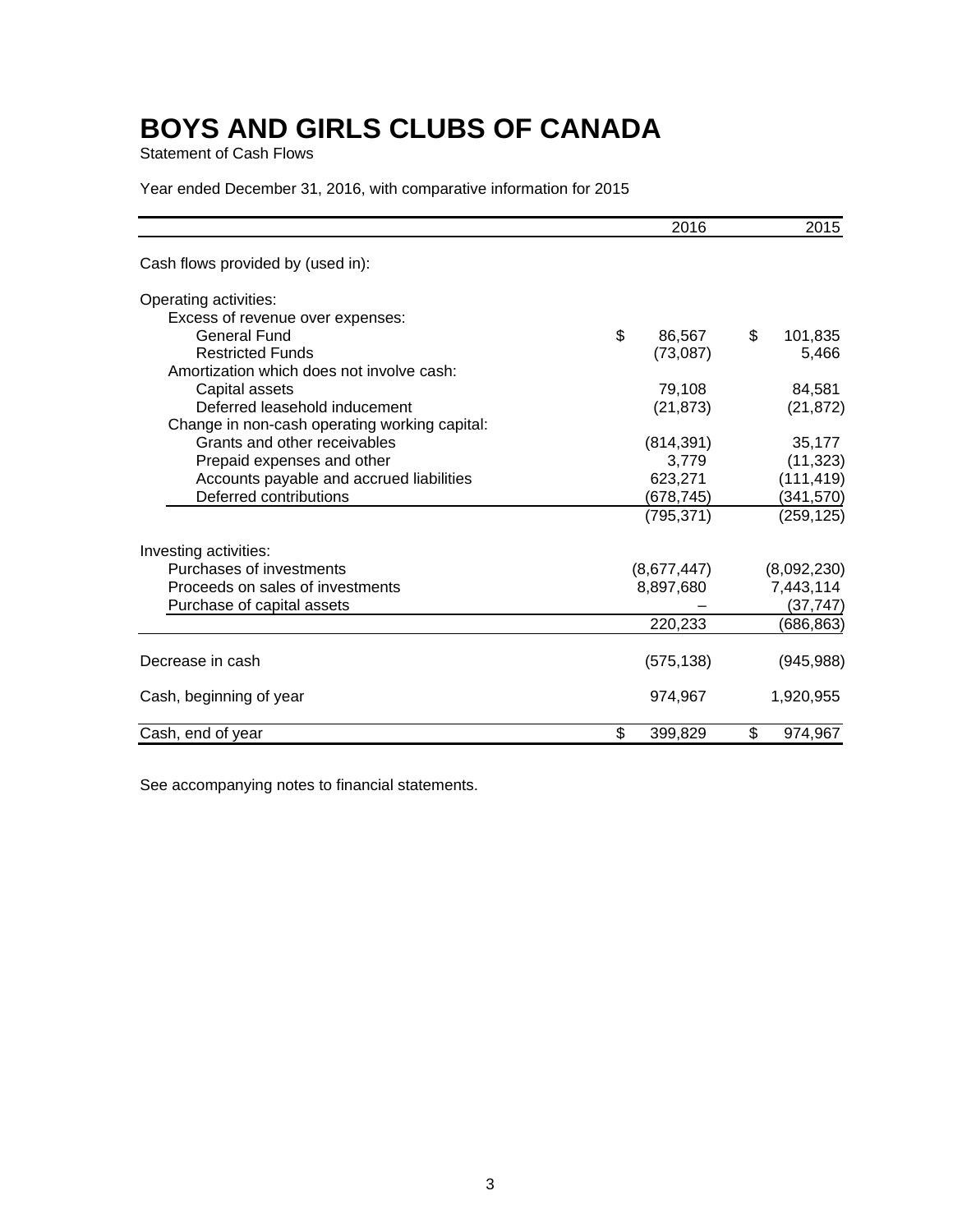Notes to Financial Statements

Year ended December 31, 2016

The Boys and Girls Clubs of Canada (the "Organization") was formed to assist its member organizations to promote the health, social, educational, vocational and character development of boys and girls throughout Canada and to further the formation and assist in the development in Canada of Boys and Girls Clubs (the "Clubs").

Under the Income Tax Act (Canada), the Organization is classified as a registered charity and, accordingly, is not subject to income taxes, provided certain disbursement requirements are met. The Organization was incorporated on June 11, 1948 as a corporation without share capital under federal jurisdiction. The Organization was previously incorporated under the Canada Corporations Act and was continued under the Canada Not-for-profit Corporations Act in June 2013.

The Organization has a financial interest in the Boys and Girls Clubs of Canada Foundation (the "Foundation"), as it receives a significant portion of funding annually from the Foundation. The Foundation was formed to make gifts, grants, contributions and donations to the Organization.

These financial statements reflect the assets, liabilities and operations of the Organization. They do not include the assets, liabilities and operations of the provincial entities, Clubs or the Foundation, which are incorporated separately.

#### **1. Significant accounting policies:**

The financial statements have been prepared by management in accordance with Canadian accounting standards for not-for-profit organizations in Part III of the Chartered Professional Accountants of Canada Handbook.

(a) Fund accounting:

These financial statements are prepared using the restricted fund method of reporting restricted contributions.

The J.W. McConnell Foundation Trust Fund was formed to administer certain funds received from the Foundation. These funds are distributed to the Clubs and national office to offset the cost of special projects and certain administration expenses.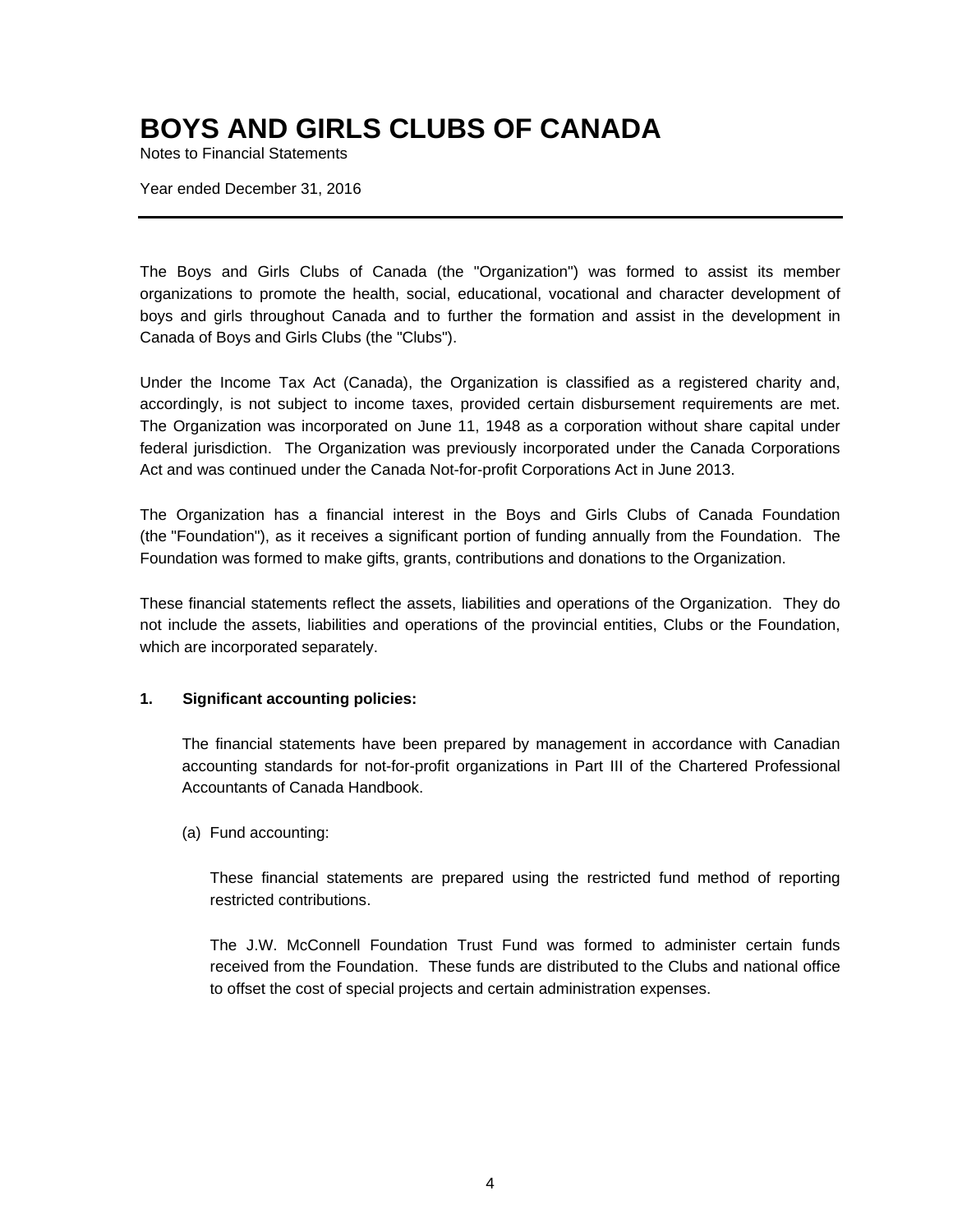Notes to Financial Statements (continued)

#### Year ended December 31, 2016

#### **1. Significant accounting policies (continued):**

The Scholarship Fund was formed to administer certain funds from donors related to specific programs. These funds are to be distributed in the form of bursaries or scholarships to youth upon graduation from the program. The amounts held in trust are:

|                             | 2016    | 2015      |
|-----------------------------|---------|-----------|
| <b>Future Generations</b>   | 247.143 | \$275,860 |
| Rogers Raising the Grade    | 663,818 | 700.688   |
| <b>Fidelity Investments</b> | 15.000  | 22,500    |

#### (b) Revenue recognition:

Restricted donations or grants are recognized as revenue of the appropriate restricted funds. All restricted donations or grants for which no restricted funds have been established are recognized as revenue of the General Fund in the year in which the related expenses are incurred. Unrestricted donations or grants are recognized as revenue of the General Fund when received or receivable if the amount to be received can be reasonably estimated and collection is reasonably assured.

Deferred capital contribution is amortized over the life of the related capital asset.

Restricted investment income is recognized as revenue of the appropriate fund. Unrestricted investment income is recognized in the General Fund when earned.

Membership and event fees are recognized as revenue of the General Fund when the services are provided.

(c) Financial instruments:

Financial instruments are recorded at fair value on initial recognition and subsequently measured at cost or amortized cost.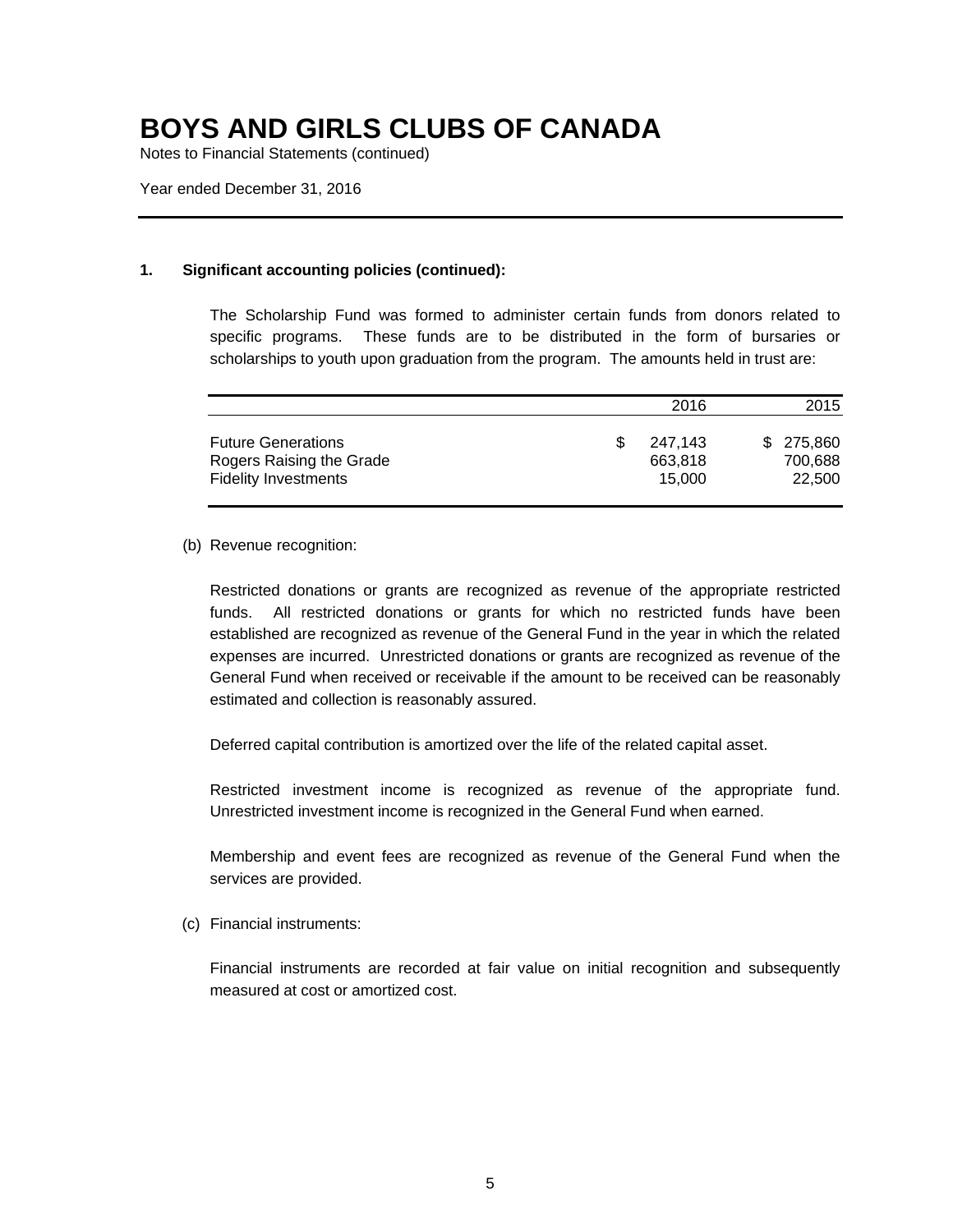Notes to Financial Statements (continued)

Year ended December 31, 2016

#### **1. Significant accounting policies (continued):**

Financial assets are assessed for impairment on an annual basis at the end of the fiscal year if there are indicators of impairment. If there is an indicator of impairment, the Organization determines if there is a significant adverse change in the expected amount or timing of future cash flows from the financial asset. If there is a significant adverse change in the expected cash flows, the carrying value of the financial asset is reduced to the highest of the present value of the expected cash flows, the amount that could be realized from selling the financial asset or the amount the Organization expects to realize by exercising its right to any collateral. If events and circumstances reverse in a future year, an impairment loss will be reversed to the extent of the improvement, not exceeding the initial carrying value.

(d) Capital assets:

Purchased capital assets are recorded at cost. Contributed capital assets are recorded at fair value at the date of contribution. Repairs and maintenance costs are charged to expense. Betterments which extend the estimated life of an asset are capitalized. When a capital asset no longer contributes to the Organization's ability to provide services, its carrying amount is written down to its residual value.

Capital assets are amortized on a straight-line basis over their estimated useful lives as follows:

Computer equipment and software 3 years 3 years Office furniture and equipment 5 years 5 years 5 years 5 years 5 years 5 years 5 years 5 years 5 years 5 years Leasehold improvements **Term of lease** Term of lease website 3 years 3 years and the set of the set of the set of the set of the set of the set of the set of the set of the set of the set of the set of the set of the set of the set of the set of the set of the set of the set

#### (e) Deferred lease inducement:

The Organization has a deferred lease inducement related to the reimbursement by the lessor of certain expenditures for leasehold improvements that will be amortized over the term of the lease.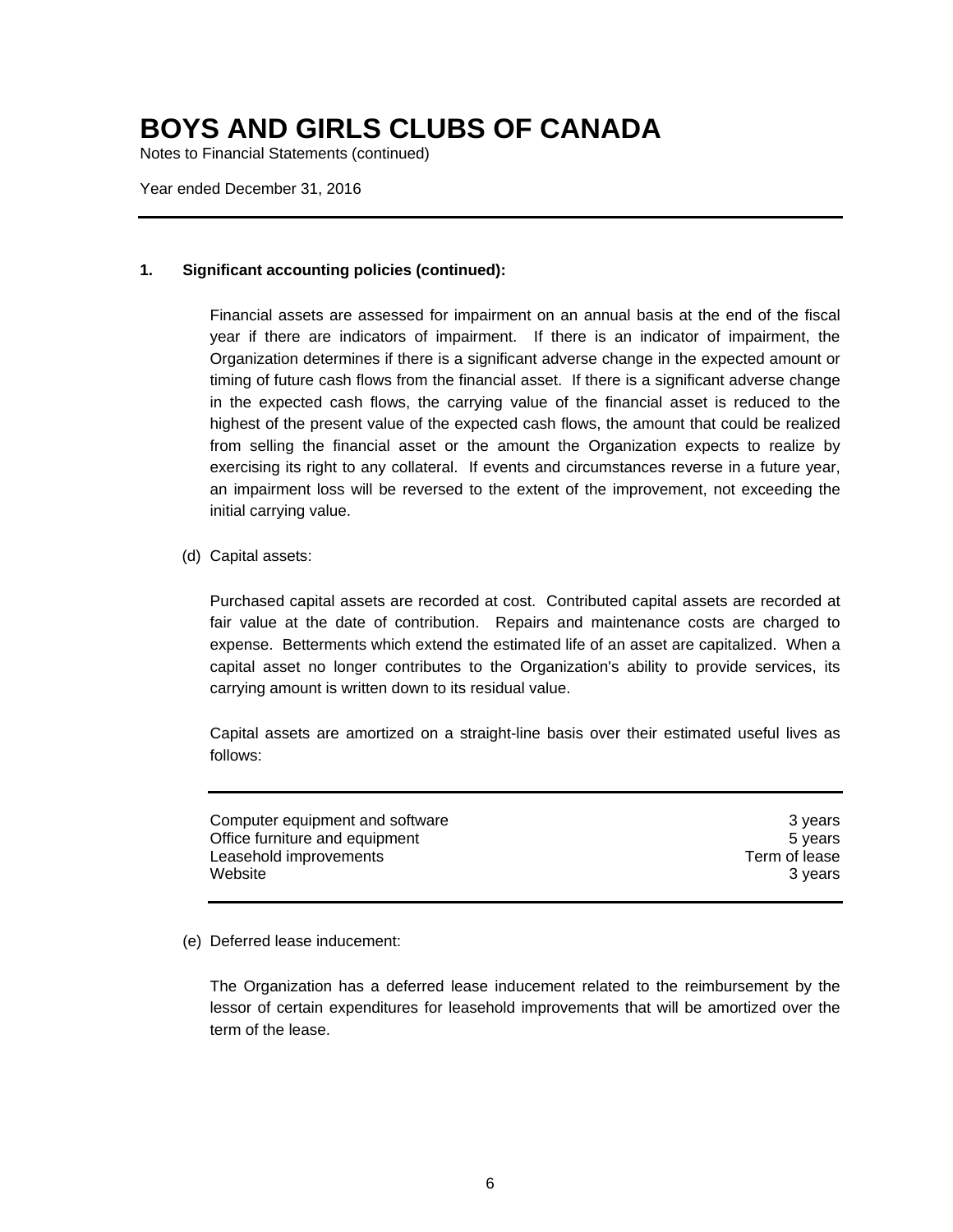Notes to Financial Statements (continued)

Year ended December 31, 2016

#### **1. Significant accounting policies (continued):**

(f) Donated materials:

Donated materials are recognized in these financial statements only when fair value can be reasonably estimated and the materials would otherwise be purchased by the Organization.

(g) Allocation of administration expenses:

The Organization classifies certain expenses on the statement of revenue, expenses and changes in fund balances by function. The Organization allocates certain costs by identifying the appropriate basis of allocating and applying that basis consistently each year. The Organization allocates administration expenses to Support to Clubs, national programs and governance proportionately based on the percentage of time spent by active employees per function.

(h) Use of estimates:

The preparation of the financial statements requires management to make estimates and assumptions that affect the reported amounts of assets and liabilities and disclosure of contingent assets and liabilities at the date of the financial statements and the reported amounts of revenue and expenses during the year. Actual results could differ from those estimates.

#### **2. Investments:**

Investments consist of interest-bearing, cashable and non-redeemable guaranteed investment certificates and include the following:

|     |                                             | 2016                                                                         |                                  |                                                                                         | 2015                                                                                                                                   |                                                             |
|-----|---------------------------------------------|------------------------------------------------------------------------------|----------------------------------|-----------------------------------------------------------------------------------------|----------------------------------------------------------------------------------------------------------------------------------------|-------------------------------------------------------------|
|     | Fair value                                  | Due                                                                          | Interest rate                    | Fair value                                                                              | Due                                                                                                                                    | Interest rate                                               |
| \$1 | ,008,680<br>663,668<br>171.978<br>1.200.448 | April 12, 2017<br>November 23, 2017<br>December 6, 2017<br>December 21, 2017 | 1.20%<br>1.20%<br>1.25%<br>1.24% | \$<br>1,007,615<br>1,007,568<br>1.210.172<br>700.862<br>192.646<br>701.765<br>1.500.559 | April 21, 2016<br>May 25, 2016<br>November 25, 2016<br>November 14, 2016<br>December 16, 2016<br>October 17, 2016<br>December 16, 2016 | 1.09%<br>1.25%<br>1.40%<br>1.25%<br>1.23%<br>1.18%<br>0.85% |
|     | \$ 3.044.774                                |                                                                              |                                  | \$<br>6,321,187                                                                         |                                                                                                                                        |                                                             |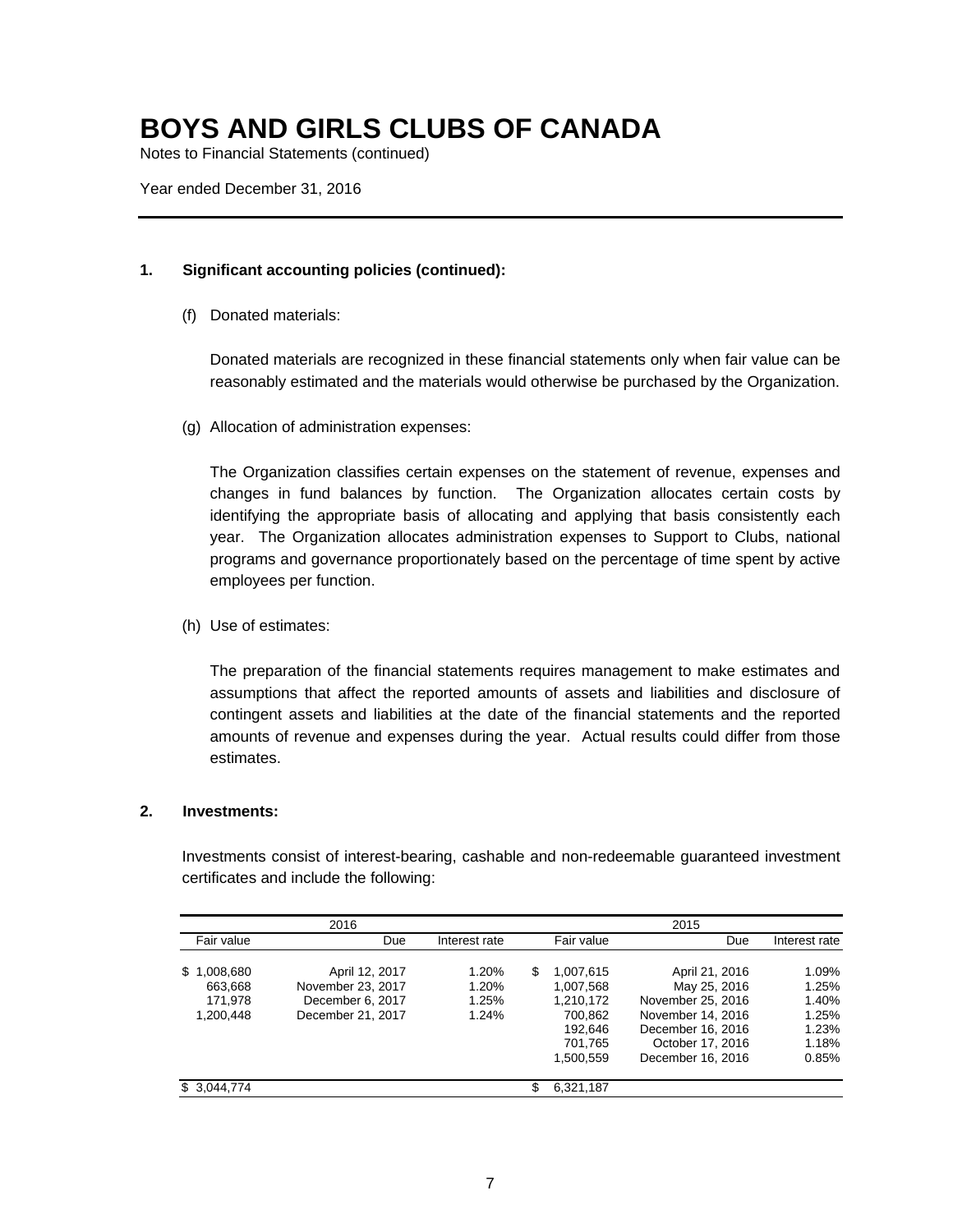Notes to Financial Statements (continued)

#### Year ended December 31, 2016

#### **2. Investments (continued):**

The Organization opened a business investment account in 2016 and the balance was \$3,056,180 at the end of 2016. At year end, total investments held by the Organization amounted to \$6,100,954 (2015 - \$6,321,187).

#### **3. Grants and other receivables:**

Grants and other receivables are recorded, net of an allowance for doubtful accounts of \$21,904 (2015 - \$6,698).

#### **4. Related party transactions and balances:**

Grants and other receivables include a net amount of \$33,032 (2015 - \$2,960) due from the Foundation.

During the year, the Organization received \$852,596 (2015 - \$397,500) in grants from the Foundation and paid \$19,540 (2015 - \$21,108) of reimbursable expenses on behalf of the Foundation.

Transactions are in the normal course of operations and are measured at the exchange amount of consideration established and agreed to by the related parties.

#### **5. Capital assets:**

|                        |                 |               | 2016           | 2015          |
|------------------------|-----------------|---------------|----------------|---------------|
|                        |                 | Accumulated   | Net book       | Net book      |
|                        | Cost            | amortization  | value          | value         |
| Computer equipment     |                 |               |                |               |
| and software           | \$<br>139,075   | 114,405<br>\$ | 24,670<br>\$   | \$<br>42,375  |
| Office furniture and   |                 |               |                |               |
| equipment              | 172,824         | 172,824       |                | 9,934         |
| Leasehold improvements | 458,764         | 275,043       | 183,721        | 220,465       |
| Website                | 304.458         | 304,458       |                | 14,725        |
|                        | \$<br>1,075,121 | 866,730<br>S. | 208,391<br>\$. | 287,499<br>\$ |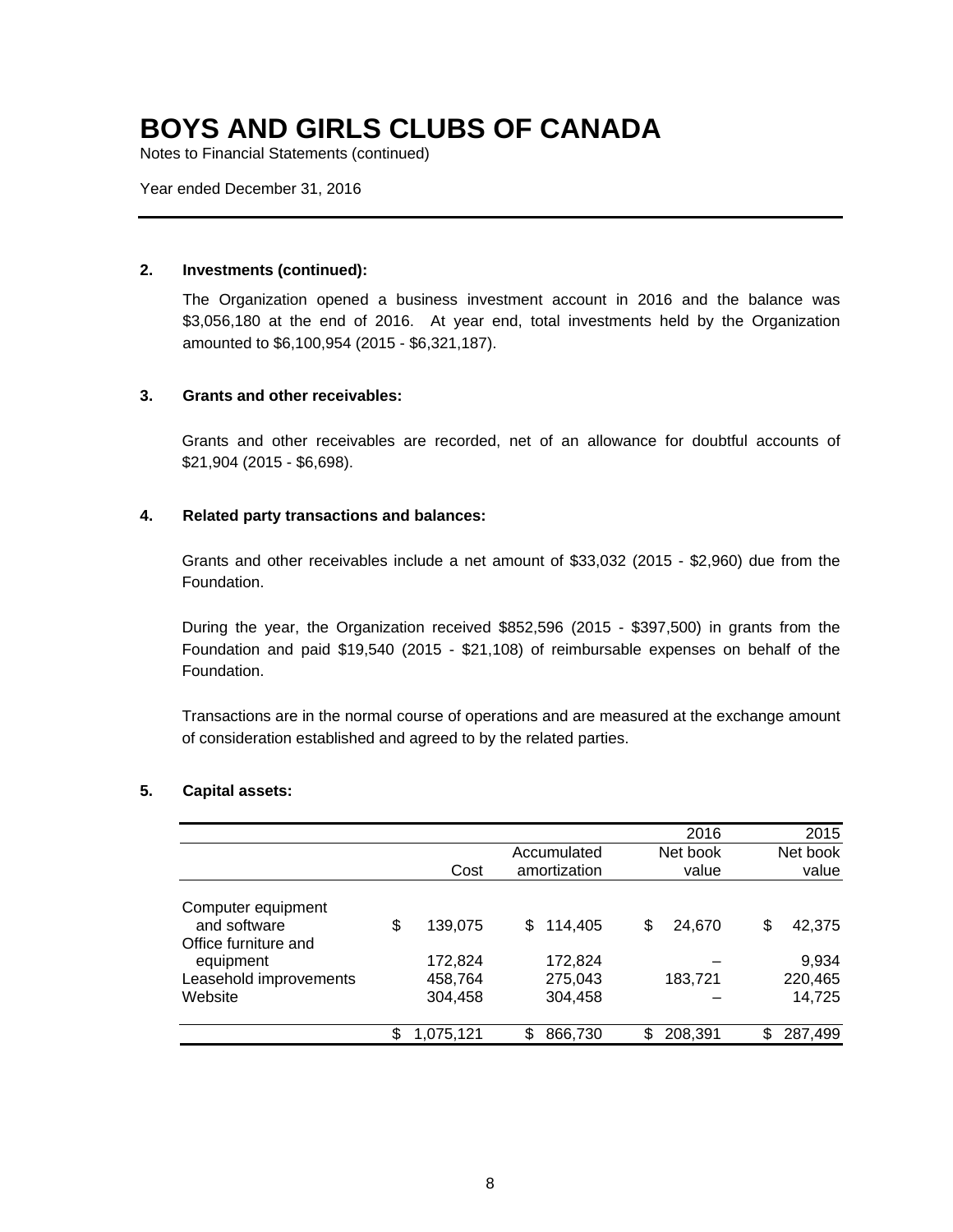Notes to Financial Statements (continued)

Year ended December 31, 2016

#### **6. Accounts payable and accrued liabilities:**

Included in accounts payable and accrued liabilities as at December 31, 2016 are government remittances payable of \$4,373 (2015 - \$7,943) relating to payroll taxes.

#### **7. Deferred contributions:**

Deferred contributions consist of funding provided by various contributors to be spent on designated projects and programs in the coming years.

|                                                                                 | 2016                                  | 2015                                         |
|---------------------------------------------------------------------------------|---------------------------------------|----------------------------------------------|
| Balance, beginning of year<br>Amounts received<br>Amounts recognized as revenue | 5,056,355<br>6.869.291<br>(7,548,036) | 5,397,925<br>SS.<br>8.495.214<br>(8,836,784) |
| Balance, end of year                                                            | 4,377,610                             | 5,056,355                                    |

#### **8. Deferred leasehold inducement:**

Deferred lease inducement represents the reimbursement by the lessor of certain expenditures for leasehold improvements made by the Organization as inducements to enter into a long-term lease agreement. During fiscal 2012, the Organization received the benefit of \$218,725 as an inducement under a new lease with its lessor. At December 31, 2016, \$109,362 (2015 - \$87,490) of this inducement has been amortized against rent expense.

#### **9. Internally restricted:**

Restrictions to the General Fund have been established by the Board of Directors. These funds have been earmarked to support operations required for the Organization to achieve its strategic priorities in the coming years. Internally restricted funds are not available for other purposes without approval of the Board of Directors.

#### **10. Unrestricted Fund:**

Included in the Unrestricted Fund is \$463,706 (2015 - \$463,706) of funds transferred in from the regional offices. These funds hold geographic restrictions in meeting the mandate of the Clubs.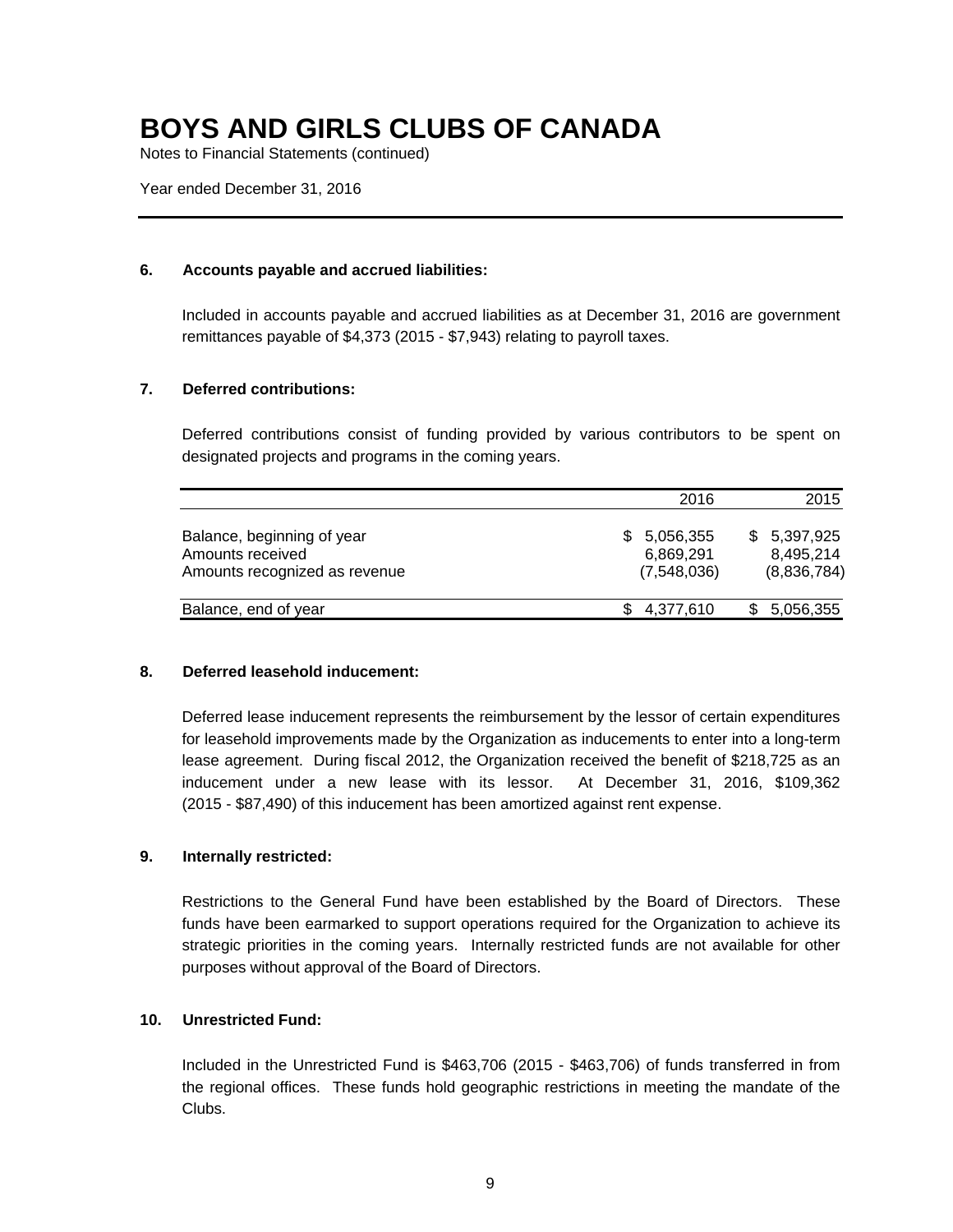Notes to Financial Statements (continued)

Year ended December 31, 2016

#### **11. Member, service and event fees:**

|                                  | 2016          | 2015           |
|----------------------------------|---------------|----------------|
| Fees:<br>Member                  | 441,259<br>S. | 405,594<br>\$. |
| <b>National Conference</b>       | 158,470       |                |
| <b>National Youth Conference</b> |               | 47,130         |
| Other events                     | 6,643         | 35,500         |
|                                  | 606,372       | 488,224<br>\$  |

#### **12. Commitments:**

The Organization's minimum annual operating lease commitments in each of the next five years and thereafter are as follows:

| 2017       | 263,900<br>\$   |
|------------|-----------------|
| 2018       | 263,900         |
| 2019       | 258,100         |
| 2020       | 252,300         |
| 2021       | 250,700         |
| Thereafter | 229,800         |
|            |                 |
|            | 1,518,700<br>\$ |

#### **13. Guarantees:**

In the normal course of business, the Organization enters into agreements that meet the definition of a guarantee. The Organization's primary guarantees subject to the disclosure requirements are as follows:

(a) The Organization has provided an indemnity under the terms of the head office lease, which is standard for such agreements. Under the terms of the agreement, the Organization would be liable to counterparties for a loss associated with the failure to follow the terms and conditions of the lease. No such liability exists at year end in relation to this indemnity.